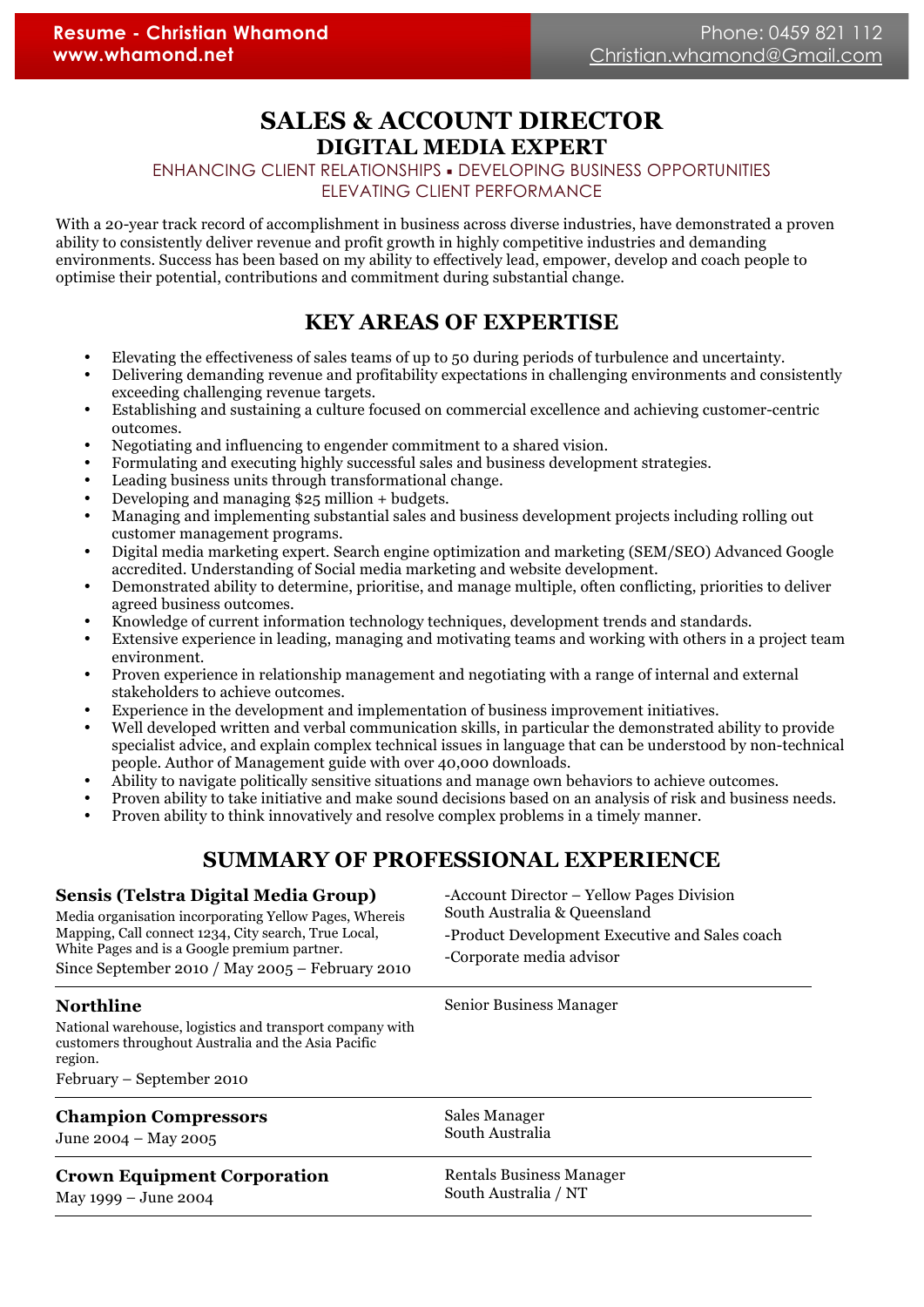## **SELECTED CAREER HIGHLIGHTS**

- Transformed an under-performing call centre at Sensis to one of the company's best contributors nationally by holding each manager and staff member accountable for results and setting individual and team goals.
- Part of the development team introducing a new IT system at Sensis for processing sales orders, delivered the initial training throughout South Australia and Western Australia and provided ongoing technical support and coaching during the transition process.
- Coached Sensis sales staff to become highly effective account managers which elevated customer retention and satisfaction and optimised additional business opportunities.

# **EXPERIENCE & ACHIEVEMENTS**

**Account Director** (South Australia / Queensland) Sensis – Yellow Pages Division since September 2010 / May 2005 – February 2010

### **Background**

*Lead a team of three Sales Managers who each manage up to 10 Media Sales Advisors to drive culture change and accountability throughout the sales organisation to elevate its capabilities in delivering targeted outcomes and commercial excellence. Coach managers on delivering effective feedback, delegating responsibility, developing succession plans and building professional relationships with staff.*

## **Major Contributions & Challenges**

- Fostered a collaborative environment in a climate of significant culture change during the transition from a print centric to a digitally focused business. Coached staff in social media, Google Ad-words and website optimisation.
- Implemented the 'Daily Management System' to drive Sales management effectiveness and accountability in a way that enhanced transparency and monitoring.
- Created an environment of collaboration and open communication. Everyone is in sync with achieving a common goal/purpose. Encouraged and coached all staff to give and receive feedback on enhancing performance through coaching each other in area's of development and strengths.
- Consistently maximised sales performance through effective execution of the sales strategy, disciplined leadership and fostering sales management capability.
- Increased year-on-year revenue by 48% during the past three years, grew print revenue by 8%, search engine marketing revenue by almost 80% and digital revenue by 75%. Achieved by focusing attention of staff and managers on the activities required to achieve targets, ensuring that managers coached staff in sales techniques, introducing a skills matrix to measure improvements in abilities and empowering staff to hold each other accountable for results.
- Increased the customer base by 13% after introducing weekly new business sessions, management and staff coaching, rewarding outstanding performance and empowering staff to establish their own measurements and rewards.
- Drove the transformational change of system implementation of 156 legacy customer relationship management systems to one web based system iGen.
- Secured four of the company's largest digital advertising accounts, including Jim's Plumbing, Stratco, VIP Home Services and Seeley International by providing robust and reliable data to support recommendations and engendering trust by providing advice and support. Involved developing a new product suite and updating the company's software to accommodate the growth in the customer base.
- Worked with key customers to build and implement digital marketing strategies including website optimisation, Google Adwords, social media marketing and Yellow Pages online listings. Included Bank SA, Elders, Chess Intermove, Stratco, Seeley International, Jobfit Health Group, Profix, Garden Grove, Discount City Carpet, Hearing Life and Tenneco Automotive
- In delivering the highest new product sales nationally, coached the team in digital marketing strategies and techniques to enable the team to achieve almost 150% of the sales target in 2011 with eight of 10 Account Executives exceeding individual targets their objectives.
- Produced and directed a consultant training video used by the firm's National Training Committee which enabled all staff to learn from the techniques and methods adopted by the company's top performers.
- Consistently achieving customer satisfaction results of 9 and 10 out of 10 for customer service and product knowledge.
- Awarded trip qualification on 2 occasions awarded to top 5% of Sensis staff in revenue results, customer service and team leadership.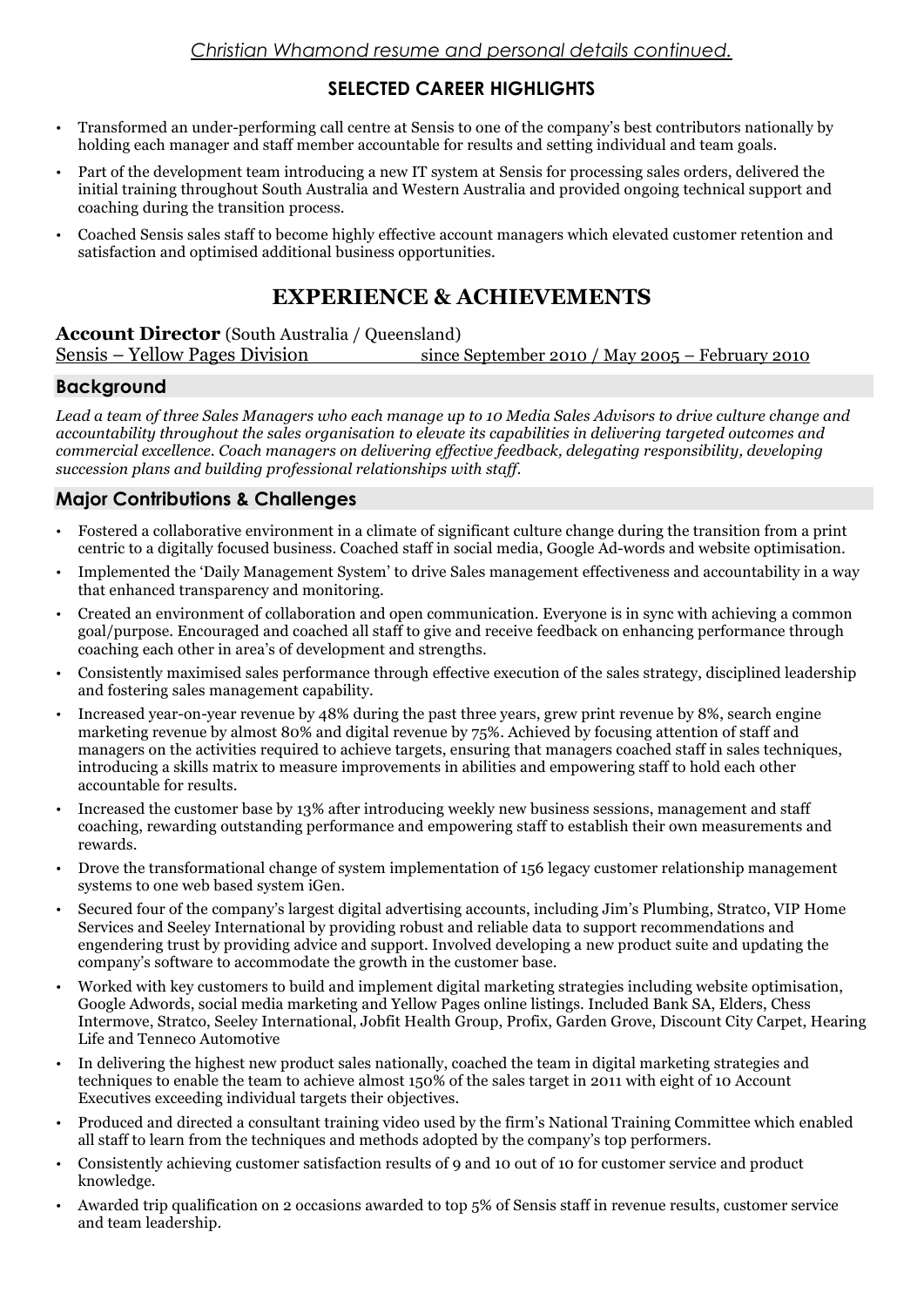# **Senior Business Manager**

Northline February – September 2010

## **Background**

*Recruited to facilitate the change process associated with the company's proposed expansion into the Asia Pacific region. After six months, the business decided to defer its expansion program and remain focused on Australia in the near terms.*

*Maintained an excellent working relationship with the company's customer base and Sales Executives. Managed customer expectations, negotiated and consulted with the Operations team to ensure that budgets were managed and schedules were met. Discussed client issues with Sales and Operations to eliminate errors and identify continuous improvements to deliver greater effectiveness. Mentored and guided the sales and marketing team to optimise their capabilities and contributions and to expand their skill base.*

## **Major Contributions & Challenges**

- Secured two major new contracts by identifying opportunities where the company could support clients locally and their expansion into international markets.
- Ensured that the company complied with strict customer requirements using Six Sigma principles.

# **Sales Manager** (South Australia)

Champion Compressors June 2004 – May 2005

#### **Background**

*Established and maintained relationships with prospective clients. Managed and coached a small sales team.*

### **Major Contributions & Challenges**

- Exceeded the sales growth target by 70% over six months with a 28% gross margin.
- Established relationships with mining operations and purchasing managers in the SA/WA mining sector which provided opportunities to present recommendations for upgrades.

## **Rentals Manager** (SA/NT)

Crown Equipment Corporation and May 1999 – June 2005

## **Background**

*Managed the company's relationship with major accounts to optimise profitability and client retention. Developed cost benefit models for clients. Formulated the marketing strategy for the rental business. Developed plans to accommodate the changing needs of major clients. Sourced and negotiated the best prices and terms from suppliers.*

## **Major Contributions & Challenges**

Grew the revenue of the company's Rentals Division in SA/NT by 106% by securing new clients and retaining existing clients through accurate forecasting to meet seasonal changes in customer needs.